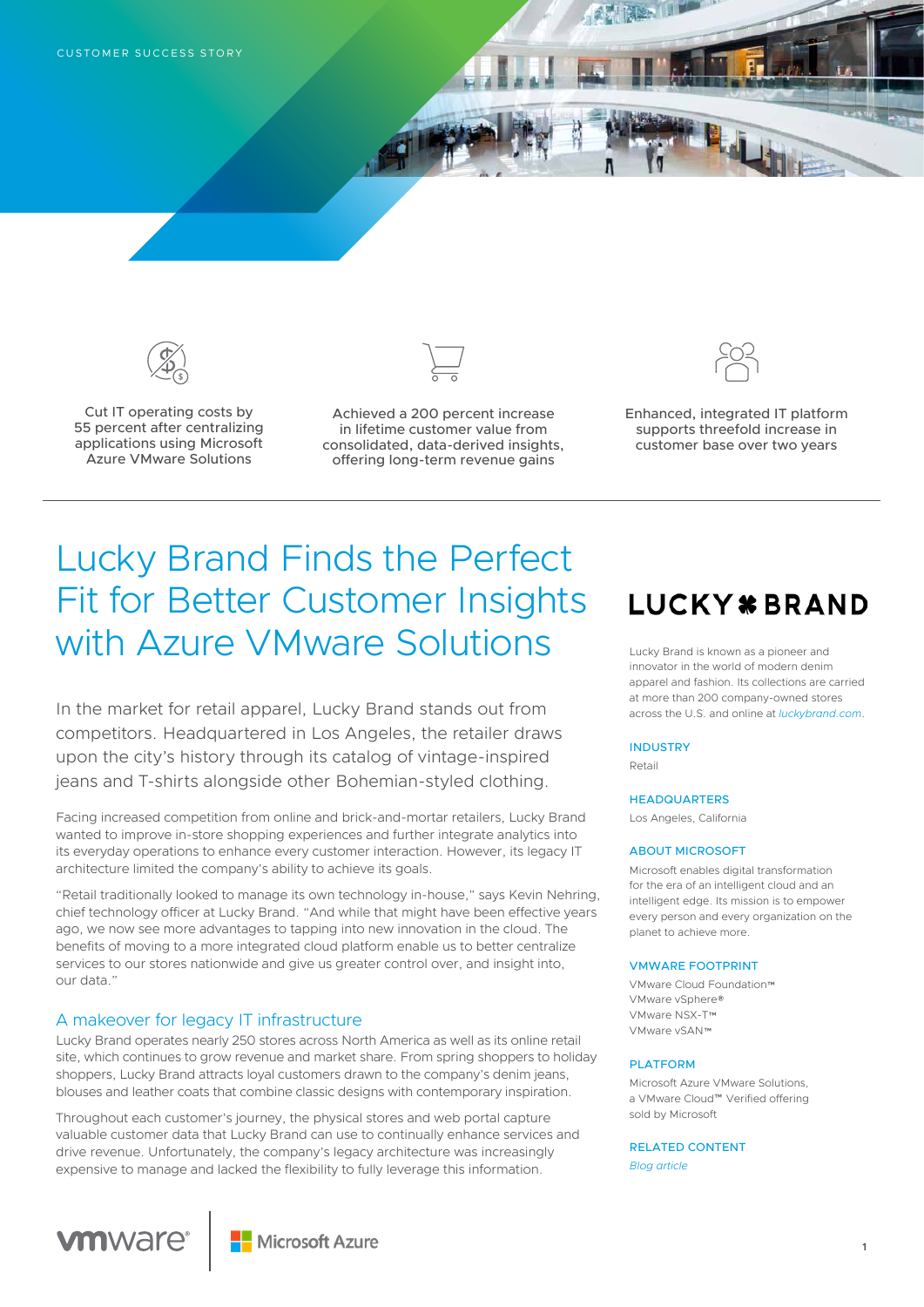

Lucky Brand previously powered its IT environment with a mix of cloud platforms and co-located facilities that had limited scalability, inefficient administration and sizable licensing costs. "We spent a lot of time figuring out how to connect data spread across different locations," explains Nehring. "We knew our corporate and in-store teams needed to be able to make more timely decisions using accurate, centralized data.'

While Lucky Brand had looked into updating its IT infrastructure in-house, the retailer's scalability and delivery timeline challenges would be difficult to accomplish without additional support. By working with Microsoft and VMware Cloud Verified partner CloudSimple, and leveraging Microsoft Azure VMware Solutions, Lucky Brand now has a foundation that offers agile IT to support higher sales and enhanced customer services.

# Transforming with style

Microsoft Azure VMware Solutions were instrumental in supporting Lucky Brand's digital transformation. Leveraging the company's past investments in Azure and VMware helped the retailer minimize costs and accelerate migration.

"The biggest reason we went with Microsoft and VMware is that they're both market leaders," says Nehring. "Along with their proven solutions, they understand retail and can provide a scalable cloud architecture that fits our business now and in the future."

The Microsoft Azure VMware Solutions platform also allowed Lucky Brand to easily integrate its existing VMware workloads onto Azure, including support for VMware vSphere, VMware vSAN and VMware NSX-T. For the retailer, fully moving to a cloud platform based on Azure VMware Solutions substantially streamlined platform administration and expanded IT capabilities.

"The ability to manage our entire platform from one pane of glass is outstanding," explains Nehring. "By migrating to Azure, we can effectively manage IT services for all stores and our web portal, and improve services across every customer touch point."

## Doing more with less

The combination of Microsoft with Azure VMware Solutions helped transform the impact of Lucky Brand's IT team. Along with streamlined adherence to industry regulations for consumer data and better retail application scalability, Azure VMware Solutions enable Lucky Brand to grow the scope of its IT platform without greatly increasing complexity. Since the move, Lucky Brand has also expanded its use of analytics to improve insights into customer activities.

"We've seen an increase from 2 million to 6.2 million unique customers, a 55 percent reduction in operating costs and a 200 percent increase in estimated customer lifetime value as part of our move to a more unified cloud platform," says Nehring.

Along with these gains, Lucky Brand also added new dimensions to its marketing through the improvements provided by Azure VMware Solutions. By centralizing data, Lucky Brand can achieve a superior understanding of customer personas and provide shoppers with more relevant offers. As a result, the company is better equipped with seasonal merchandise assortments in its stores and extended assortments through its digital channels, providing better and more timely apparel choices to its customers.

"With Azure VMware Solutions, we can deliver unified shopping experiences based on a customer's in-store and online activity, providing services that make it easier for shoppers to find clothing that's a perfect match for their personal style."

KEVIN NEHRING CHIEF TECHNOLOGY OFFICER, LUCKY BRAND

"Customers come in through different channels, such as our website or retail stores, as their preferred ways to shop," says Nehring. "With Azure VMware Solutions, we can deliver unified shopping experiences based on a customer's in-store and online activity, providing services that make it easier for shoppers to find clothing that's a perfect match for their personal style."